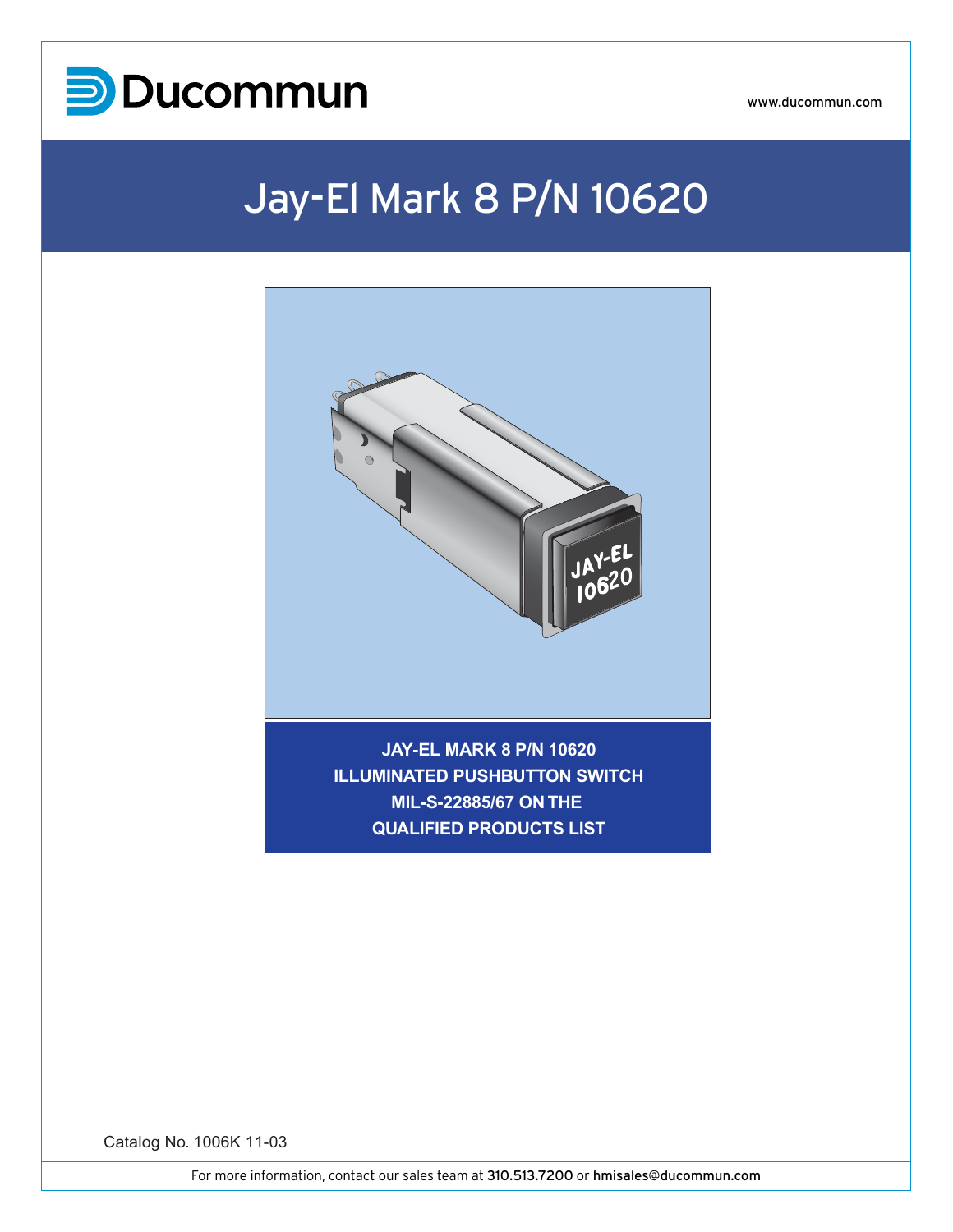# **UCOM**

MARK 8 is designated as Mil-S-22885/67 on the Qualified Products List.



#### **SUNLIGHT READABLE DISPLAYS**

The Mark 8, P/N 10620 is available with a legend that is hidden before lighted and provides lighted It is designated as Display Type 8. This display techniques.

efficient Display Type 8 is with the "T" type pushbutton using T-1 lamps. This "T" type temperatures and can provide power saving up to 70% with no loss of luminance. Luminances far vibration proof mounting. exceed requirements of MIL-STD-411 when using .15 MSCP lamps.

Details for legend information and viewing area on Page 10.

**PUBLICATION AND IS SUBJECT TO CHANGE WITHOUT NOTICE.**

#### **COMPACT SIZE**

The Mark 8 is designed for maximum use of available panel space. Two types of mountings are available, both having .688 square chassis.

The Type I switch has a standard bezel, mounting sleeve and self contained mounting hardware. It mounts on .750 centers.

Type II is designed for dense matrix mounting to customers requirements. Mounting in this manner allows for centers of .689. Jay-El will design and supply brackets or customers may specify.

#### **SEVERAL PUSHBUTTON STYLES AVAILABLE**

From standard with .53 square legend area to the largest with .64 x .84 legend area.

Jay-El can provide P/N 10620 switches and indicators with NVIS compatible lightning.

#### **ENVIRONMENTAL SEALING -MIL- STD-108**

The Mark 8 may be ordered with an integral seal which has passed Splash Proof requirements to Mil-Std-108, High Shock per Mil-S-901C and Mil-S-22885. This is available for push button styles B, C and D. See Page 7.

Also available for the standard pushbutton only is a drip proof external seal. See Page 6.

#### **MOUNTING**

characters readable in direct sunlight (10,000 FC). Type I incorporates a mounting sleeve with type utilizes maximum lighted contrast enhancing switch bezel to be mounted flush with a .220 thick rotating cams and removable spacer to allow the edge lighted panel.

Available with T-1 or T-1 $\frac{3}{4}$  based lamps. Most Type II contains no mounting hardware and is pushbutton eliminates high legend surface configuration and are to customer requirements. supplied with or without mounting brackets. These mounting brackets can be of practically any Both mounting methods afford secure shock and

#### **DESIGN FEATURES**

Switch is .688 square. Available with T1, or T 1 $\frac{3}{4}$ lamps. From one to four pole. Switch action is momentary, alternate, or magnetic holding.

Solder tab termination is standard. Printed Circuit termination available in indicator, 2, 3 or 4 pole configurations. Contact Jay-El for details. **ALL INFORMATION IN THIS CATALOG IS EFFECTIVE AT TIME OF** 

Page 2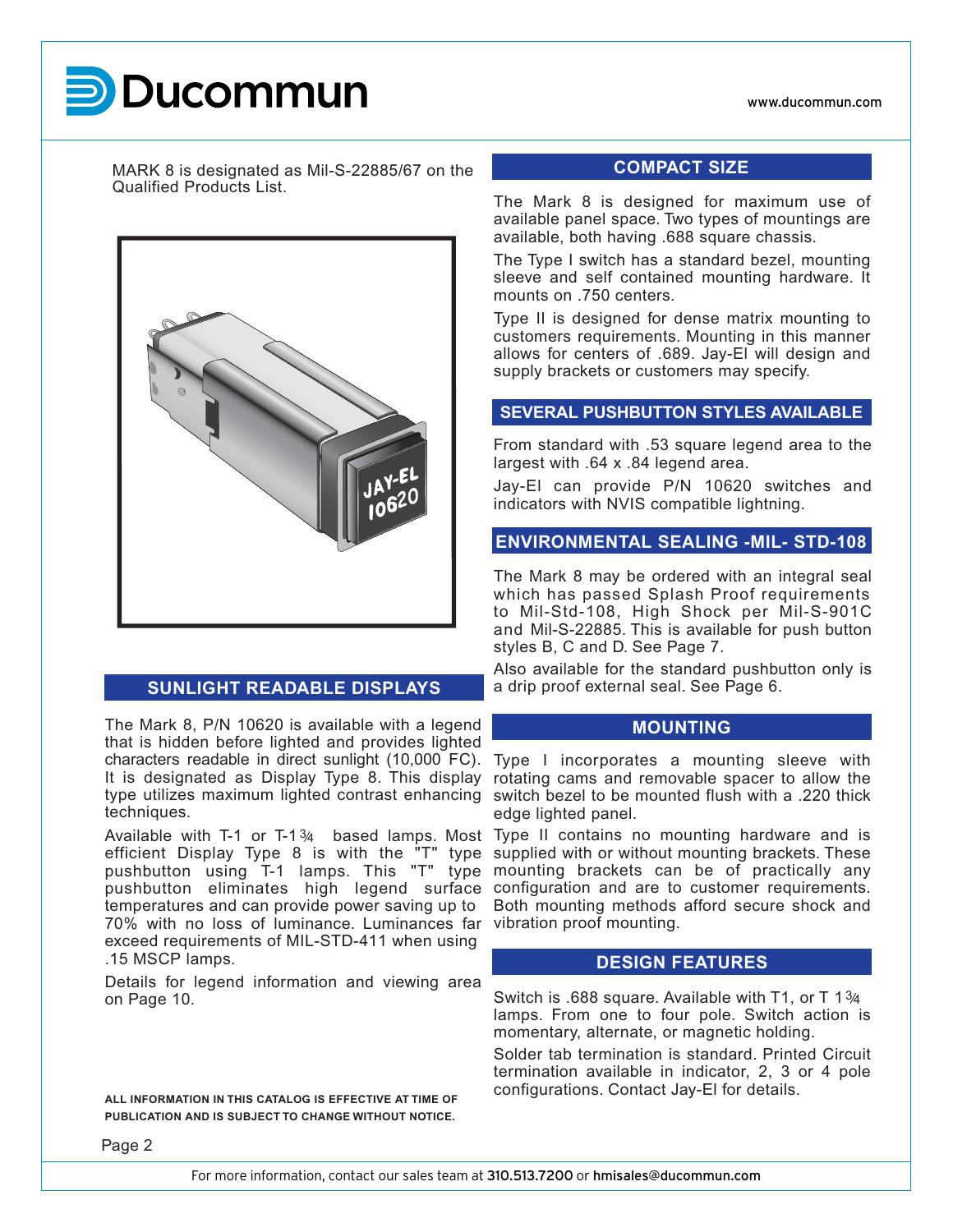# **UCOM**

## **ENGINEERING SPECIFICATIONS**

#### **ELECTRICAL**

#### Switch Contacts:

Silver alloy contacts are standard. Gold contacts are recommended for reliable low level switching below 1.0 amperes.

Switch Ratings:

#### **SILVER CONTACTS** Maximum 2/

|                                   | Sea Level                        | 50,000 FT                        |                                  |  |
|-----------------------------------|----------------------------------|----------------------------------|----------------------------------|--|
| Load<br>28VDC                     |                                  | 115VAC, 60Hz                     | 28VDC                            |  |
| Resistive<br>Inductive<br>Lamp 1/ | 7.0 Amps<br>4.0 Amps<br>2.5 Amps | 7.0 Amps<br>7.0 Amps<br>2.0 Amps | 4.0 Amps<br>2.5 Amps<br>2.5 Amps |  |

1/ Inrush. 10:1 for 20 milliseconds maximum.

2/ Minimum conditions are dependent on use and atmospheric conditions. Contact Jay-El for detailed application information.

### **GOLD CONTACTS**

|              | Sea Level<br>and<br>50,000 Feet | Maximum<br>Contact Res.<br>OHM |
|--------------|---------------------------------|--------------------------------|
| Max. Voltage | 28VDC                           | .025                           |
| Max. Current | 1 Amp.Res. .5 Amp.Ind.          | .025                           |
| Min. Current | 5 Microamps                     | 50                             |
| Min. Voltage | 15 Millivolts                   | 50                             |

### **MECHANICAL**

Actuation force:

Sealed and Unsealed 2 to 5.5 pounds Actuation travel: .160  $\pm$  .031 inches Push button extraction force: 1 to 4 pounds Mechanical life: 100,000 cycles Weight - Maximum ounces - Complete with with standard pushbutton.)

|         | Indicator | Mom. and  | Mag. Hold |  |  |
|---------|-----------|-----------|-----------|--|--|
| Type I  | 1.0 oz.   | $1.6$ oz. | 2.0 oz.   |  |  |
| Type II | 1.0 oz.   | 1.4 oz.   | $1.8$ oz. |  |  |

Contact Resistance:

25 Milliohms maximum in accordance with MIL-S-22885 for switch contacts and 1 OHM maximum in accordance with MIL-S-22885 for lamp contacts.

Holding Coil: H Action Only  $.04 + .01$  Amps @ 28VDC. Will hold in at  $\ge$ 18VDC and drops out at < 14 VDC. Other coil voltages available on request.

Electrical Life:

25,000 cycles at rated loads per Para. 3.33 of MIL-S-22885C.

Lamp Type:

T-1 % midget flange base incandescent is standard.

Available on special order:

T-1 $34$  Neon T-1 sub-midget flange base with special pushbutton modifications. T-1 $34$  midget flange base LED (Recommended for back lighting only)

### **ENVIRONMENTAL**

Temperature: High +85°C Low -55°C

| Explosion: | Per Mil-Std-810, Method 511,<br>Procedure II             |
|------------|----------------------------------------------------------|
| Humidity:  | Per Mil-Std-202 Method 106                               |
| Vibration: | 10 to 500Hz @ 0.06DA or 10G<br>(peak) whichever is less. |
| Shock:     | 75G's, 6 milliseconds, half sine                         |
| EML        | Per Mil-Std-285                                          |
|            |                                                          |

Basic switch contacts per Mil-S-8805/4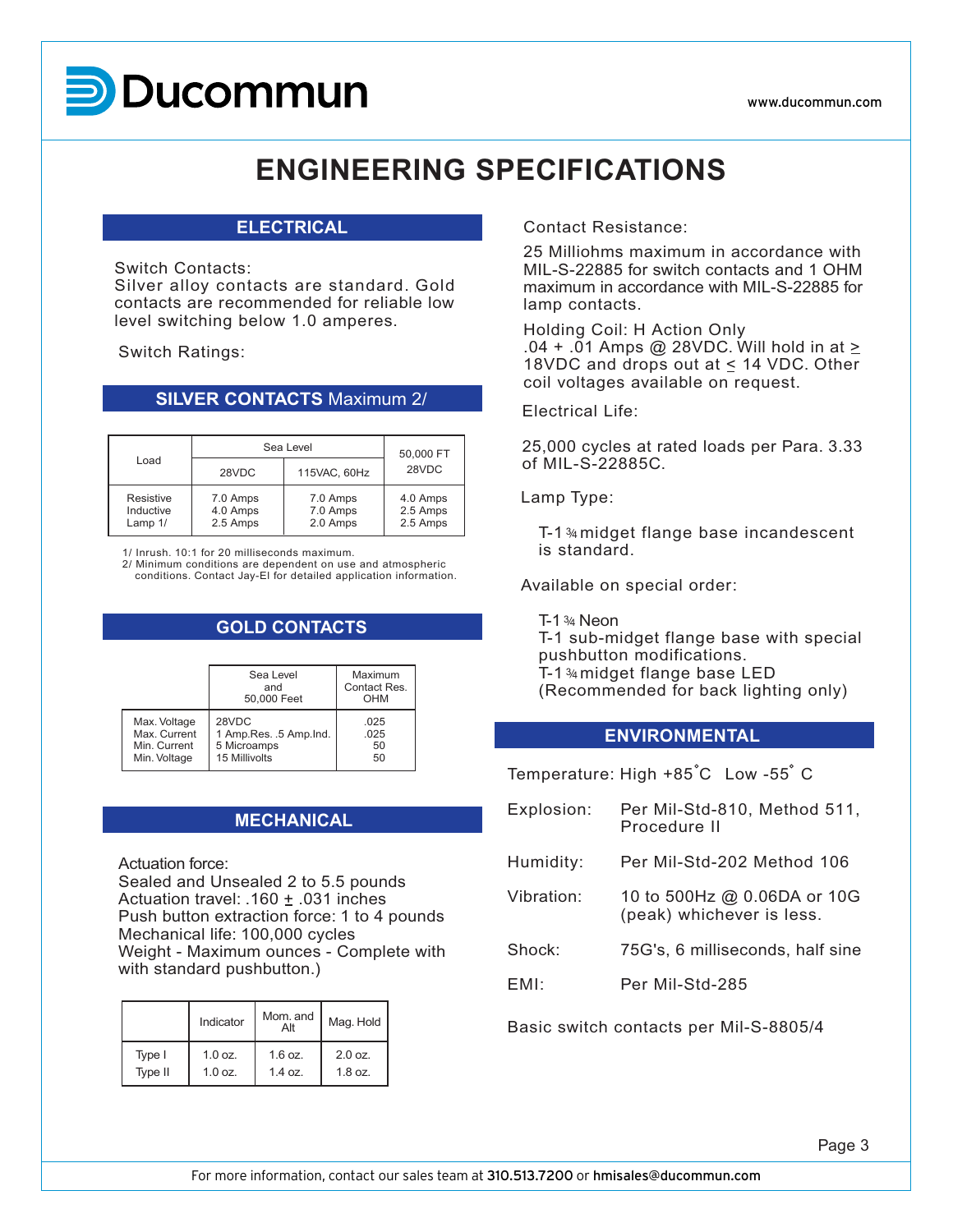# **UCOM**

www.ducommun.com

#### **LAMP TERMINATION**

\*Lamp schematics indicate lamp positions as viewed from front of unit.

For two color full face, all divided legends are supplied with lamps in all four positions.

### **MOMENTARY, ALTERNATE ACTION AND INDICATOR**



#### **MAGNETIC HOLDING**



Available for full face, horizontally or vertically divided legend display only.

Terminals 1 and 4 are holding coil terminals. Coil voltage 28VDC, .04 Amps standard. Other voltages on request.

Switch body is rotated 90° to right for magnetic holding units to accomodate horizontally divided legend displays.

### **SWITCH CONTACT SCHEMATIC**

#### Ref : 2 Pole unit shown



Full face legend display is supplied with lamps in the upper left and lower right positions. Other positions supplied with reflectors.



DT8 lamps will be in all 4 positions.



When split ground switches or indicators are required housings must be rotated 90<sup>°</sup> to right to accomodate vertically divided, or 3 way divided legend displays.



For single pole units, switch position B will be supplied. For 2 pole units, switch positions A and C will be supplied. For 3 pole units, switch positions A, B and C will be supplied. For 4 pole units, switch positions A, B, C and D will be supplied. Terminal 5 is used for split ground only (Indicator)

Page 4

For more information, contact our sales team at 310.513.7200 or hmisales@ducommun.com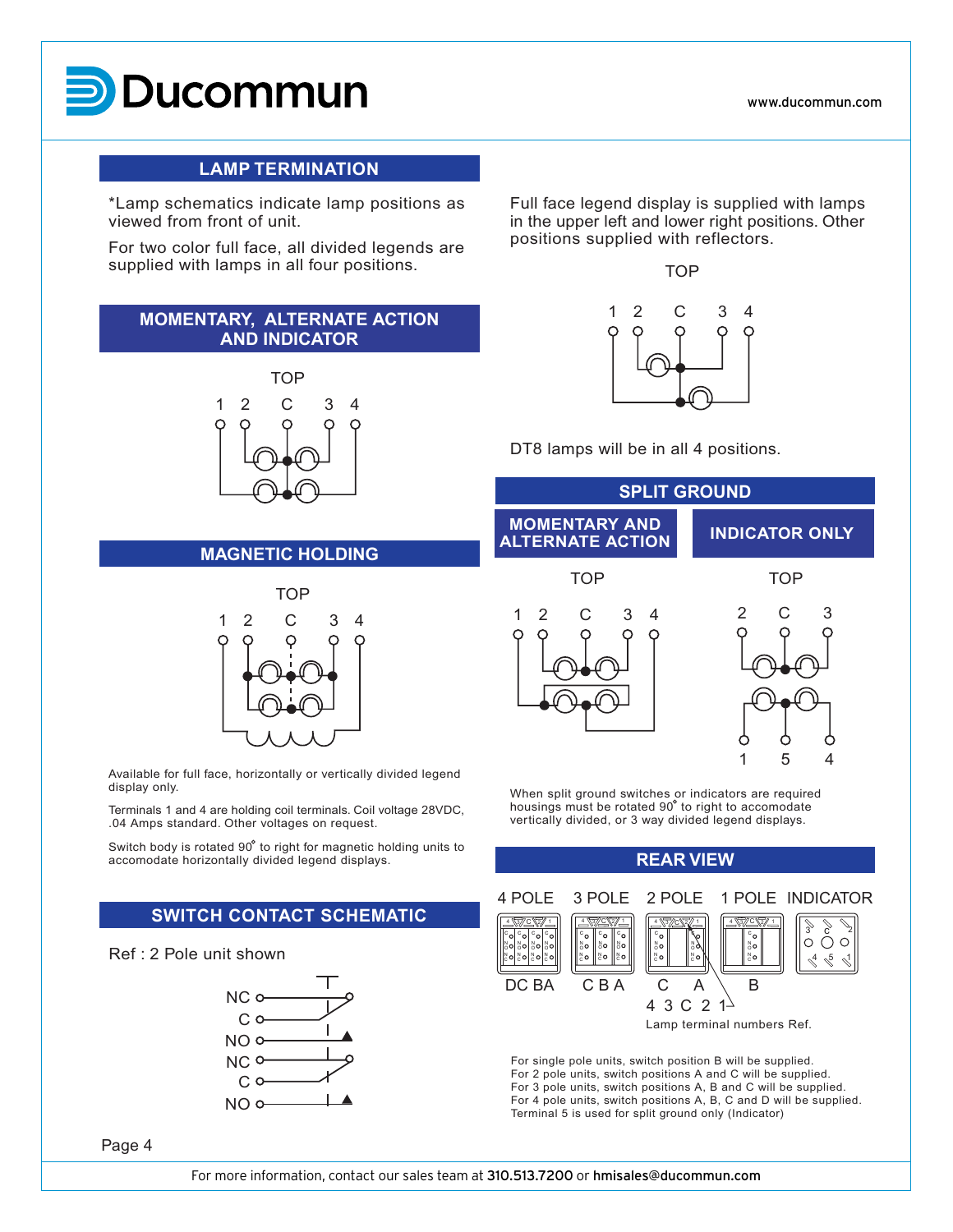# **UCOM**

## **MAJOR OUTLINE DIMENSIONS**

#### **MOUNTING TYPE I**

Mounting Type I switch mounts in panel .031 to .350 thick. Mounting Type I indicator mounts in panel .031 to .30 thick.



 $.XX \pm .01$ ,  $XXX \pm .005$ 

Note: Only standard and "A" style pushbutton may be used with Type II.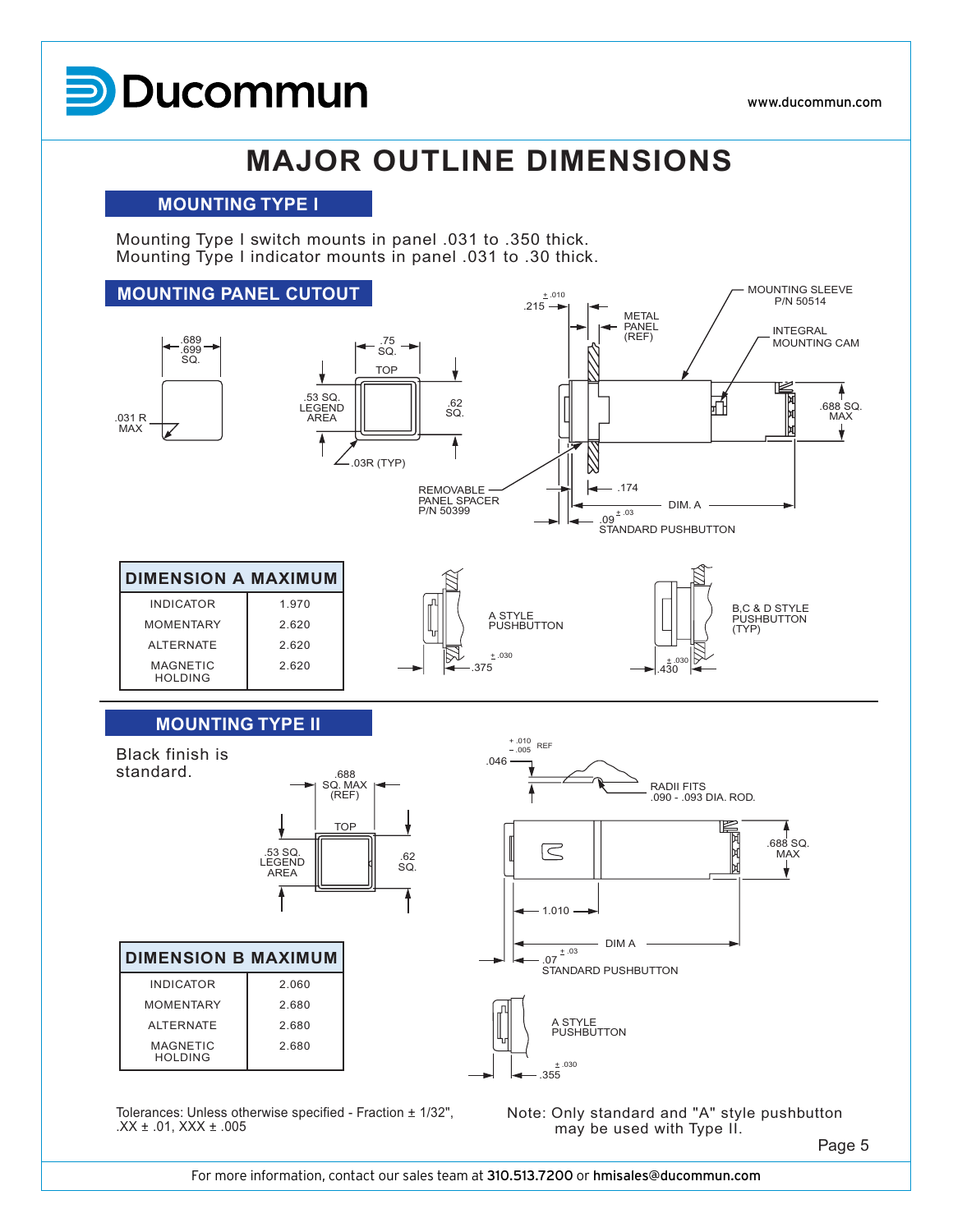## **MARK 8 UCOM**

 $±.020$ 

ਸ਼

 $±.032$ 

#### +.030  $±.030$ +.030  $^{+.030}_{-}$  $±.030$  $64$  SQ. LEGEND AREA .74 SQ.  $\mathbf{B} \equiv$ 1.785 MAG. HOLD 1.506 MAG. HOLD 2.024 MOM., ALT. & INDICATOR MOM., ALT. & INDICATOR .812  $SO<sub>2</sub>$ TOP  $\pm.010$ **C** Standard pushbutton style will be supplied unless otherwise specified. **Standard** Standard Pushbutton Only **PUSHBUTTON STYLES (UNSEALED)** .291 .98  $-.785 -$ +.02  $±.015$ Spring loaded clear polycarbonate switch guard. **SWITCH GUARD P/N 51056** .890 BOOT WINDOW -C-1 (Clear w/EMI) -BLK-2 (w/o EMI) -BLK-1 (w/EMI) Flush mounted black silicone rubber boot with clear nylon window, for sand,dust and moisture protection. For standard pushbutton only. **RUBBER BOOT KIT P/N 50682** Available for edge lit panel mounting. **RUBBER BOOT KIT P/N 50680** .50 **MAX** .900 MAX. 1.252 MAX. (REF) Spring loaded clear polycarbonate switch guard to use with P/N 50682 boot. Typical of B, C and D **SWITCH GUARD P/N 50632 MAJOR OUTLINE DIMENSIONS ACCESSORIES** .53 SQ. LEGEND AREA .62 SQ. **TOP** KEYWAY (REF) .53 SQ. LEGEND AREA .62 SQ. **A** TOP

 $±.030$ 

1.836 MAG. HOLD

.72 SQ. LEGEND AREA

**D** TOP

.64 x .89 LEGEND AREA

 $-1.00$ 

2.354 MOM., ALT. & INDICATOR

#### **EMI SHIELDING**

Welded 300 Series stainless steel grounding wipers provide chassis ground for EMI.

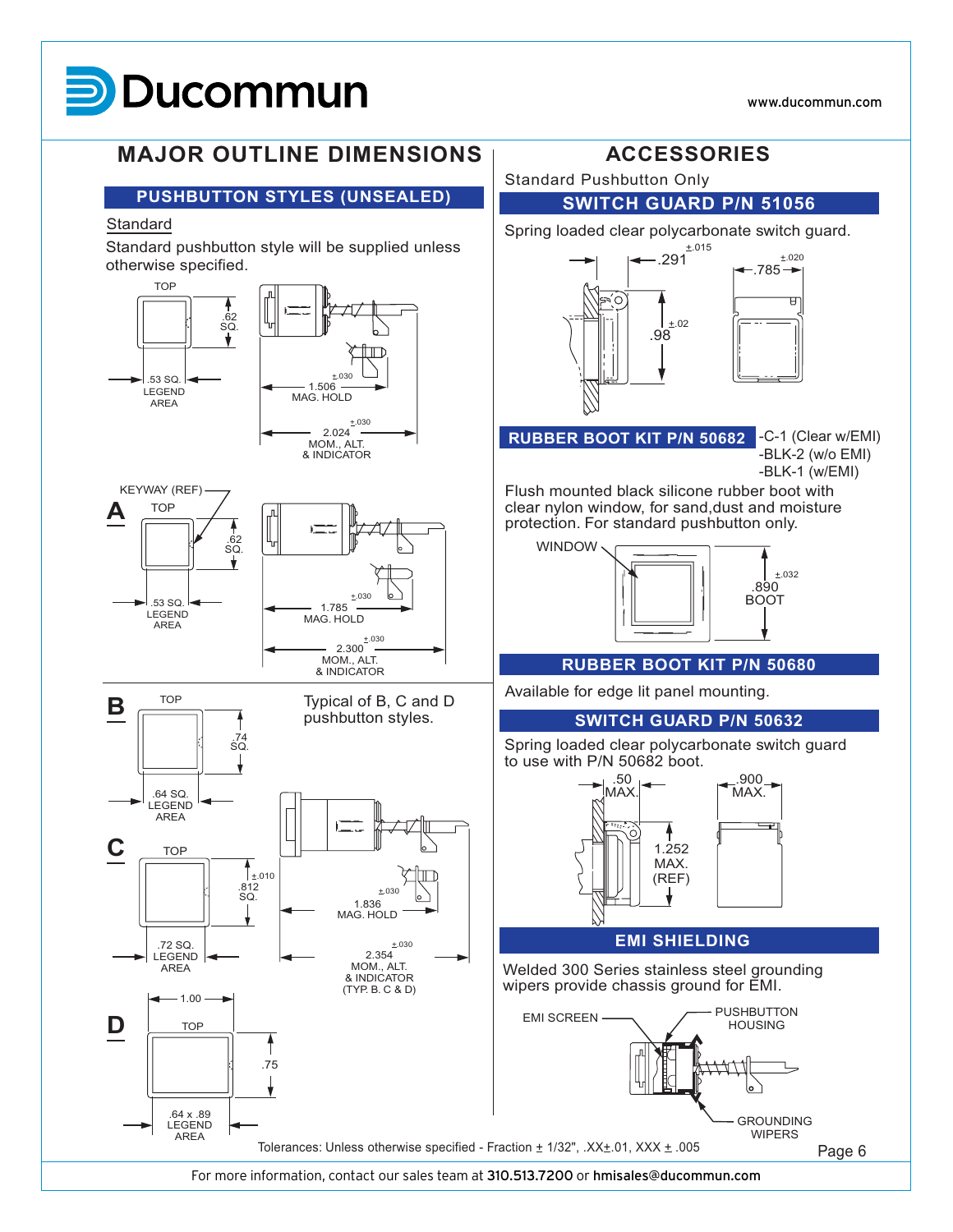# **UCOM**

www.ducommun.com

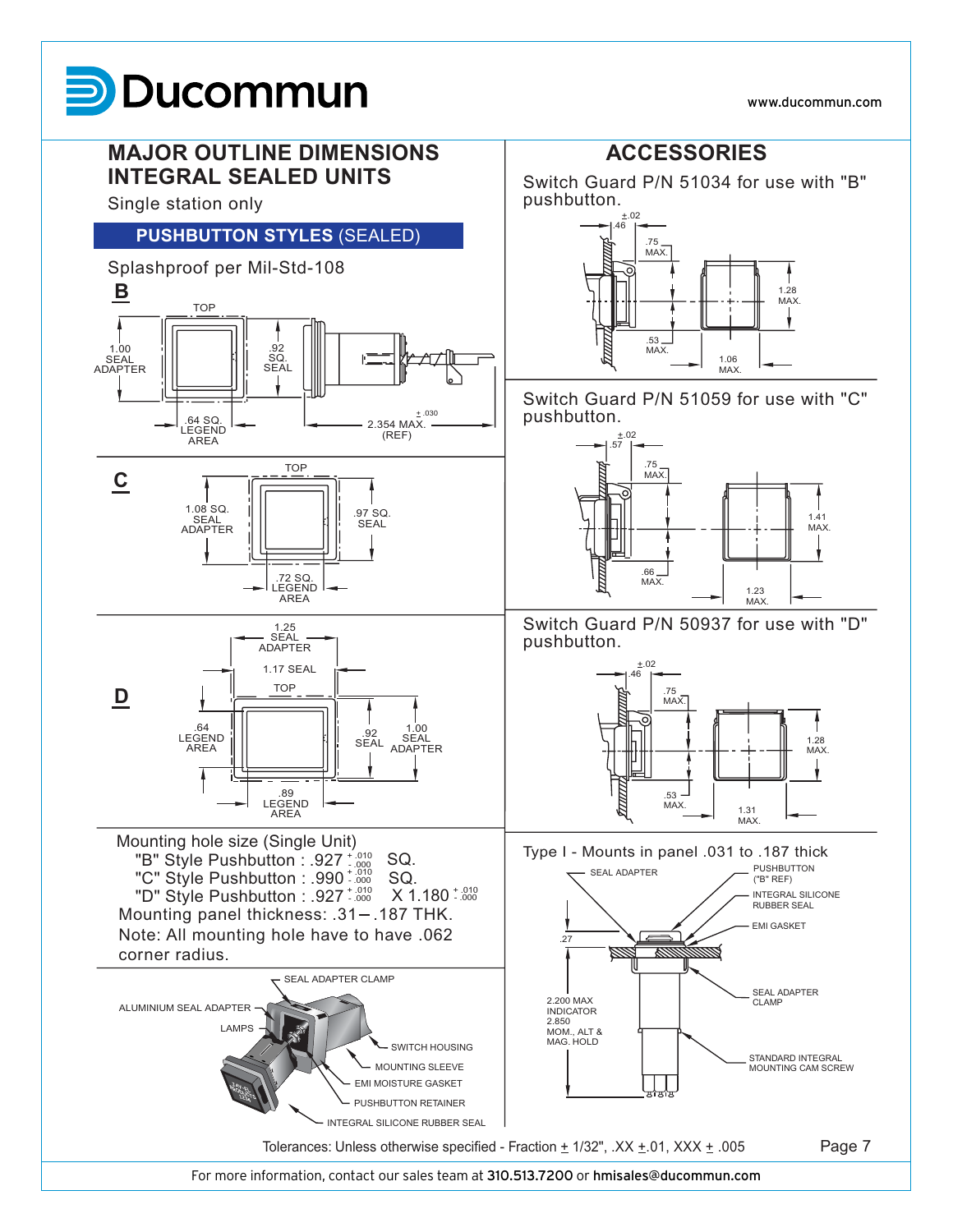

### **MAJOR OUTLINE DIMENSIONS, SEALED MATRIX**

Matrix Mounting - Type I matrix shown.

Example: 2 x 2 "D" style, sealed pushbutton panel cutout dimension shown. "C" style mounting center dimensions are 1.00 typical (2 places) "B" style mounting center dimension is .94 typical (2 places)



Note: When ordering matrices, contact Jay-El for part numbers. Panel cutouts and mounting centers for single and matrix units.

|                            |       |              |       | <b>HORIZONTAL DIRECTION</b> |       |       |                |       |        |        |
|----------------------------|-------|--------------|-------|-----------------------------|-------|-------|----------------|-------|--------|--------|
| <b>Number of Positions</b> | 1     | $\mathbf{2}$ | 3     | 4                           | 5     | 6     | $\overline{7}$ | 8     | 9      | 10     |
| Mounting Hole Dim.         |       |              |       |                             |       |       |                |       |        |        |
| B Style P/B                | 1.062 | 2.002        | 2.942 | 3.882                       | 4.822 | 5.762 | 6.702          | 7.642 | 8.582  | 9.522  |
| P/B<br>C Style             | 1.122 | 2.122        | 3.122 | 4.122                       | 5.122 | 6.122 | 7.122          | 8.122 | 9.122  | 10.122 |
| D Style P/B                | 1.312 | 2.502        | 3.692 | 4.882                       | 6.072 | 7.262 | 8.452          | 9.642 | 10.832 | 12.022 |
| Bezel Outline Dim.         |       |              |       |                             |       |       |                |       |        |        |
| B Style P/B                | 1.240 | 2.180        | 3.120 | 4.060                       | 5.000 | 5.940 | 6.880          | 7.820 | 8.760  | 9.700  |
| C Style P/B                | 1.300 | 2.300        | 3.300 | 4.300                       | 5.300 | 6.300 | 7.300          | 8.300 | 9.300  | 10.300 |
| D Style P/B                | 1.490 | 2.680        | 3.870 | 5.060                       | 6.250 | 7.440 | 8.630          | 9.820 | 11.010 | 12.200 |
| <b>VERTICAL DIRECTION</b>  |       |              |       |                             |       |       |                |       |        |        |
|                            |       |              |       |                             |       |       |                |       |        |        |
| <b>Number of Positions</b> | 1     | 2            | 3     | 4                           | 5     | 6     | 7              | 8     | 9      | 10     |
| Mounting Hole Dim.         |       |              |       |                             |       |       |                |       |        |        |
| B Style P/B                | 1.062 | 2.002        | 2.942 | 3.882                       | 4.822 | 5.762 | 6.702          | 7.642 | 8.582  | 9.522  |
| C Style P/B                | 1.122 | 2.122        | 3.122 | 4.122                       | 5.122 | 6.122 | 7.122          | 8.122 | 9.122  | 10.122 |
| D Style P/B                | 1.062 | 2.002        | 2.942 | 3.882                       | 4.822 | 5.762 | 6.702          | 7.642 | 8.582  | 9.522  |
| Bezel Outline Dim.         |       |              |       |                             |       |       |                |       |        |        |
| B Style P/B                | 1.240 | 2.180        | 3.120 | 4.060                       | 5.000 | 5.940 | 6.880          | 7.820 | 8.760  | 9.700  |
| C Style P/B                | 1.300 | 2.300        | 3.300 | 4.300                       | 5.300 | 6.300 | 7.300          | 8.300 | 9.300  | 10.300 |

Tolerances: Unless otherwise specified - Fraction  $\pm$  1/32", .XX±.01, XXX ± .005<br>Page 8

For more information, contact our sales team at 310.513.7200 or hmisales@ducommun.com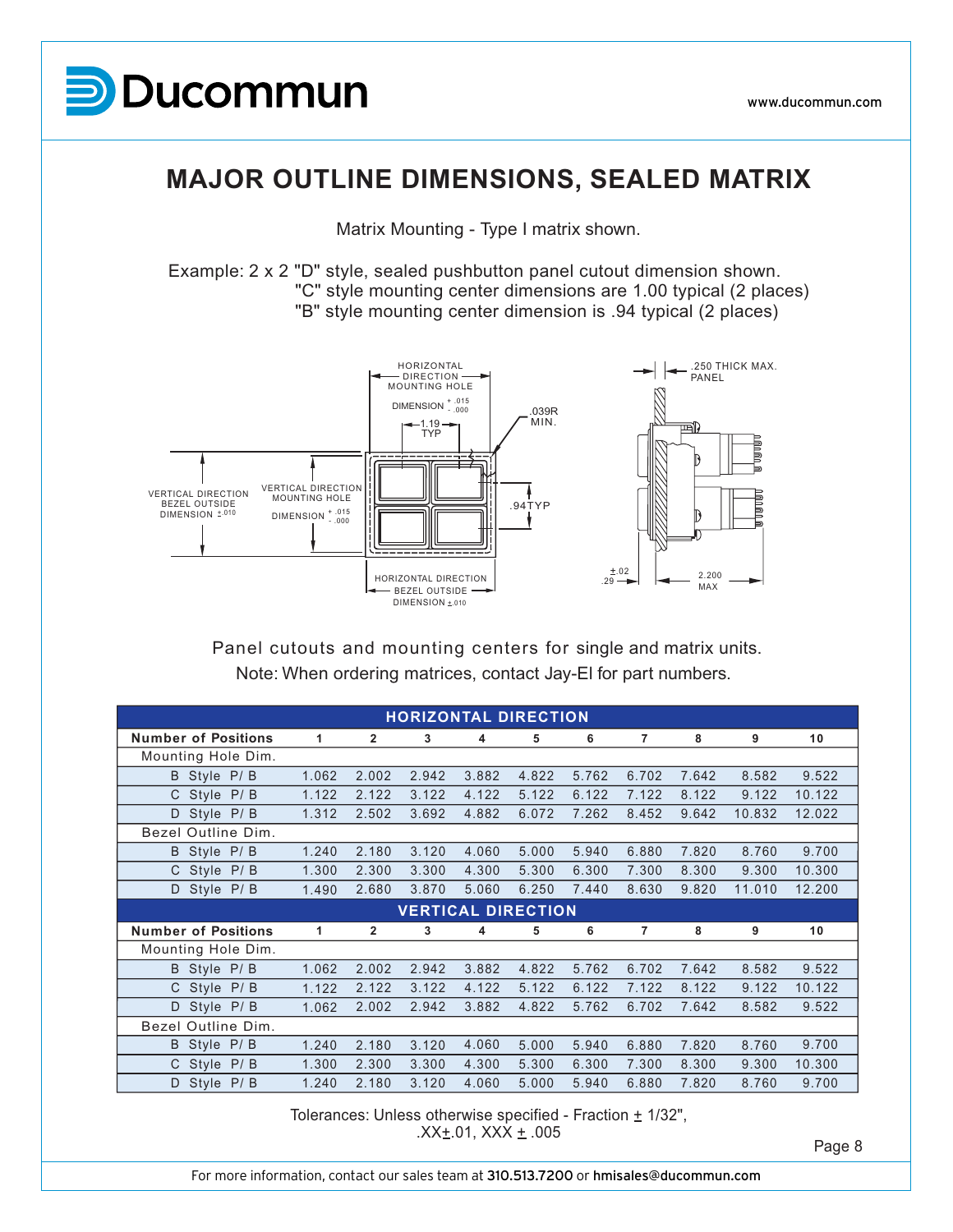## **UCOM**



## **INSTALLATION PROCEDURE TYPE II**



- 1. Matrix mounts to back of panel.
- 2. Studs supplied customer or countersunk screws may be used.
- 3. Units may be ordered as assembled matrixes or as individual switches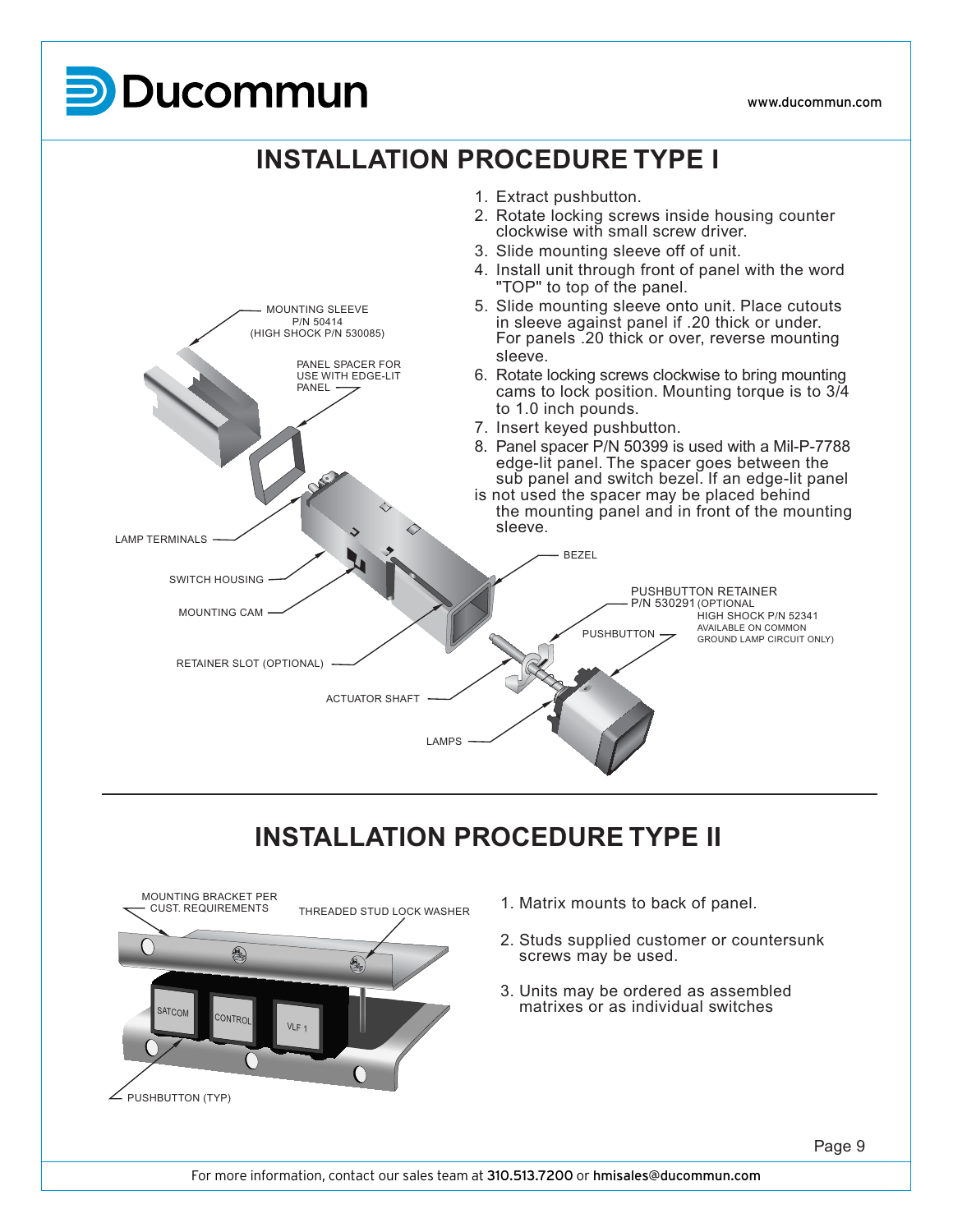

## **CHARACTER INFORMATION**

(HORIZONTAL DIRECTION ONLY)

\*\* To obtain more characters per line other type fonts are available. Contact Jay-El for further information.

|                                                  | <b>LEGEND SEGMENTS</b>                                                                                        |                          |                                           |      |                         |                                      |                |                 |                           |
|--------------------------------------------------|---------------------------------------------------------------------------------------------------------------|--------------------------|-------------------------------------------|------|-------------------------|--------------------------------------|----------------|-----------------|---------------------------|
| <b>PUSHBUTTON</b><br><b>STYLE</b>                | 2<br>1<br>$\overline{4}$<br>3<br>$\,6\,$<br>$\overline{7}$<br>$\overline{4}$<br>5<br>$\overline{9}$<br>9<br>8 | $\overline{5}$<br>2<br>8 | $\overline{7}$<br>6<br>9<br>8<br>6 7<br>3 |      | SEGMENT SEGMENT SEGMENT | <b>CHARACTERS</b><br><b>PER LINE</b> |                | SEGMENT SEGMENT | <b>NUMBER</b><br>OF LINES |
|                                                  | <b>CONDENSED BLOCK</b>                                                                                        | <b>SIZE</b>              | <b>STROKE HEIGHT</b>                      |      | $-1$                    | $-2-3$                               | $-4-5-6$       | $-1 - 4 - 5$    | $-2-3-6$                  |
|                                                  | JAY-EL PRODUCTS INC.                                                                                          | $-1$                     | .010                                      | .072 | 8                       | 8                                    | 3              | 5               | 2                         |
|                                                  | JAY-EL PRODUCTS INC.                                                                                          | $-2$                     | .012                                      | .087 | $\overline{7}$          | $\overline{7}$                       | 3              | $\overline{4}$  | 2                         |
|                                                  | <b>JAY-EL PRODUCTS INC.</b>                                                                                   | $-3$                     | .015                                      | .109 | 6                       | 6                                    | 3              | 3               | $\mathbf{1}$              |
| .53 SQ.<br><b>LEGEND</b>                         | <b>JAY-EL PRODUCTS</b>                                                                                        | $-4$                     | .018                                      | .125 | 5                       | 5                                    | $\overline{2}$ | 3               | $\mathbf{1}$              |
| <b>AREA</b><br><b>STANDARD</b>                   | <b>JAY-EL PRODUCTS</b>                                                                                        | $-5$                     | .020                                      | .145 | $\overline{4}$          | $\overline{4}$                       | $\mathcal{P}$  | 3               | $\mathbf{1}$              |
| .62 SQ.                                          | <b>JAY-EL PRODU</b>                                                                                           | $-6$                     | .025                                      | .175 | $\overline{4}$          | $\overline{4}$                       | $\mathbf{1}$   | $\overline{2}$  | $\mathbf{1}$              |
| A<br>.62 SQ.                                     | <b>JAY-EL PRO</b>                                                                                             | $-7$                     | .035                                      | .222 | 3                       | $\Omega$                             | $\mathbf{1}$   | 2               | $\Omega$                  |
|                                                  | <b>JAY-EL P</b>                                                                                               | $-8$                     | .040                                      | .290 | 2                       | $\Omega$                             | $\Omega$       | $\mathbf{1}$    | $\Omega$                  |
|                                                  | <b>FUTURA MEDIUM CONDESED</b>                                                                                 | <b>SIZE</b>              | <b>STROKE HEIGHT</b>                      |      |                         |                                      |                |                 |                           |
|                                                  | JAY-EL PRODUCTS INC.                                                                                          | $-1$                     | .012                                      | .072 | 11                      | 11                                   | 5              | 5               | 2                         |
|                                                  | <b>JAY-EL PRODUCTS INC.</b>                                                                                   | $-2$                     | .012                                      | .087 | 9                       | 9                                    | $\overline{4}$ | $\overline{4}$  | 2                         |
|                                                  | JAY-EL PRODUCTS INC.                                                                                          | $-3$                     | .012                                      | .109 | $\overline{7}$          | $\overline{7}$                       | 3              | 3               | $\mathbf{1}$              |
| 48                                               | JAY-EL PRODUCTS                                                                                               | $-4$                     | .012                                      | .125 | 6                       | 6                                    | 3              | 3               | $\mathbf{1}$              |
| LEGEND <sup>'</sup><br>AREA<br>*DISPAY<br>TYPE 8 | JAY-EL PRODUCTS                                                                                               | $-5$                     | .012                                      | .145 | 5                       | 5                                    | 2              | 3               | $\mathbf{1}$              |
|                                                  | JAY-EL PRODU                                                                                                  | $-6$                     | .012                                      | .175 | $\overline{4}$          | $\overline{4}$                       | $\mathbf{1}$   | 2               | $\mathbf{1}$              |
| <b>ONLY</b>                                      | JAY-EL PRO                                                                                                    | $-7$                     | .012                                      | .222 | 3                       | 3                                    | $\overline{0}$ | 2               | $\Omega$                  |

\* BASIC INFORMATION

Legend area .480 square for full face on all push button styles.

(.230 x .480 for 1/2 section ( may be used with combination of other Display Types )

Page 10